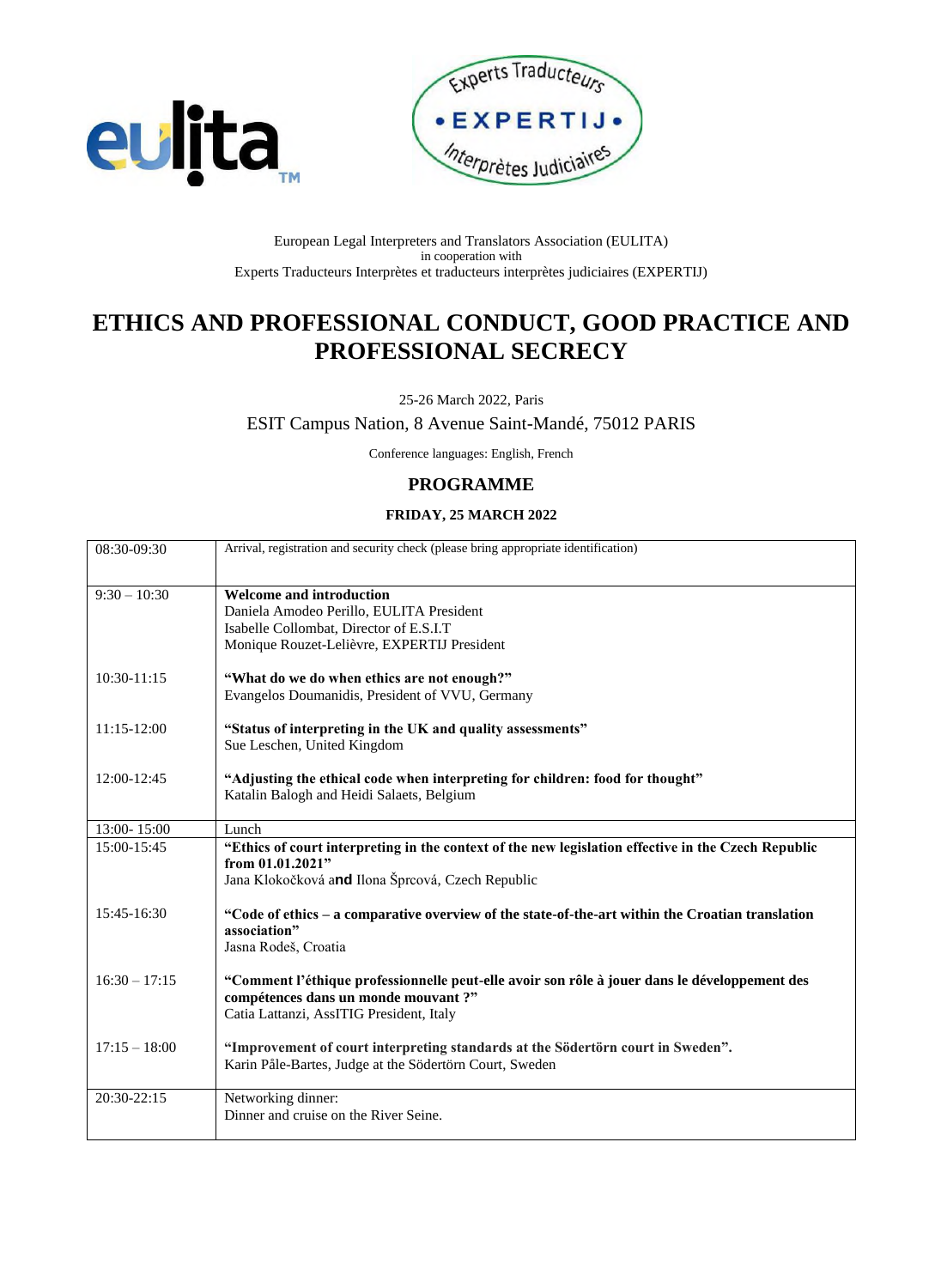



## **SATURDAY, 26 MARCH 2022**

| 08:30-09:30     | Arrival, registration and security check (please bring appropriate identification)                                                                                |
|-----------------|-------------------------------------------------------------------------------------------------------------------------------------------------------------------|
| $9:30 - 9:45$   | Welcome and information on the organization of the day                                                                                                            |
|                 | Daniela Amodeo Perillo, EULITA President                                                                                                                          |
|                 | Monique Rouzet-Lelièvre, EXPERTIJ President                                                                                                                       |
| $9:45-10:30$    | "Histoire des codes d'éthique et concepts correspondants"                                                                                                         |
|                 | Christiane Driesen, Conference and Legal Interpreter, former EULITA Vice President, France and<br>Germany                                                         |
| $10:30-11:15$   | "Attentes des magistrats en matière de déontologie et de bonnes pratiques en France"<br>Céline Parisot, President of Union syndicale des magistrats (USM), France |
| $11:15-12:00$   | "Secret professionnel, secret de l'expert et secret de l'instruction"                                                                                             |
|                 | Me Frédéric Douchez, Attorney-at-law of the Toulouse Bar Association, France                                                                                      |
| $12:15 - 15:00$ | Lunch                                                                                                                                                             |
| 15:00-18:00     | 12 <sup>th</sup> General Assembly of EULITA (for EULITA members only)                                                                                             |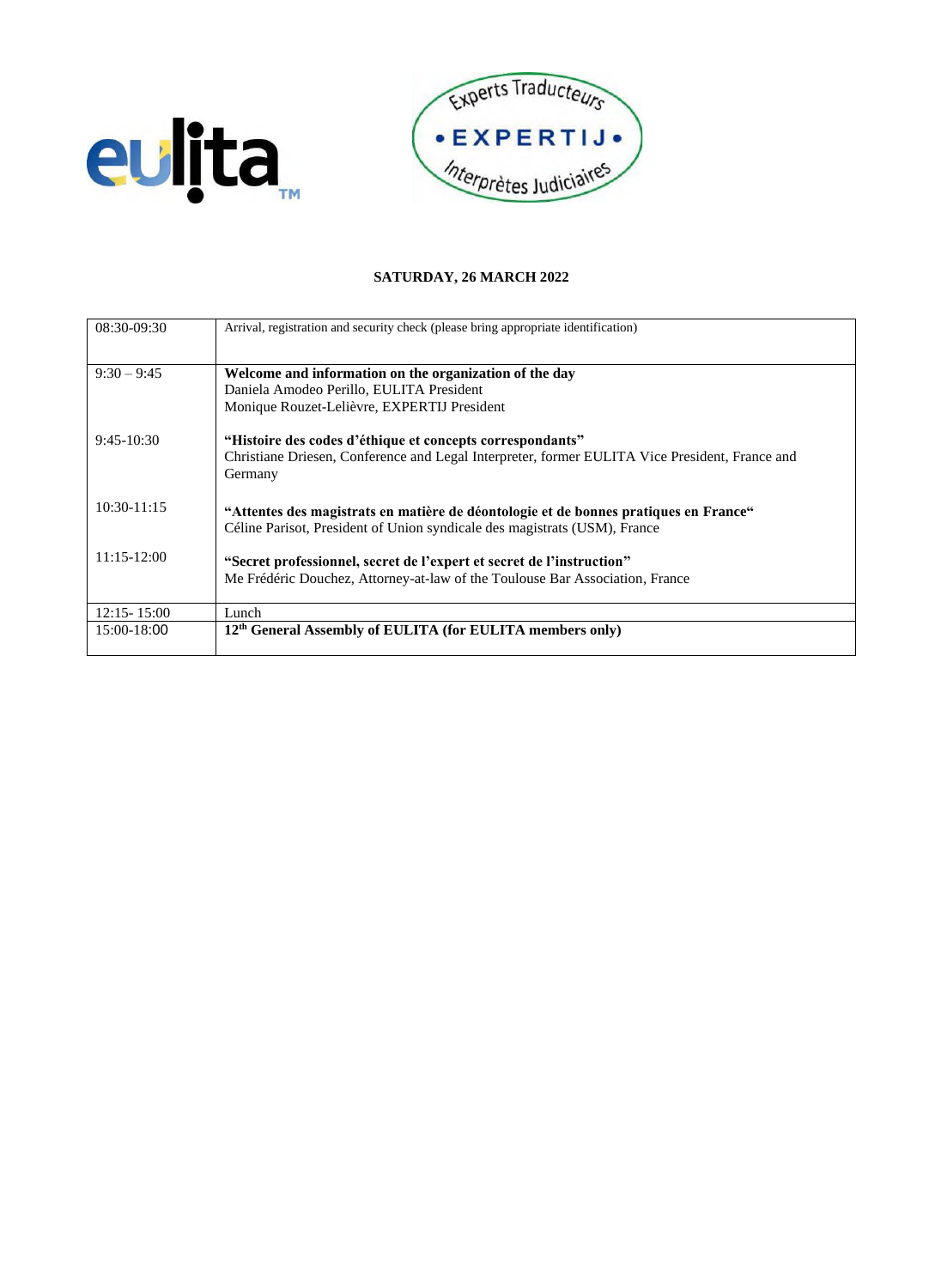



EUR 120

### **PRACTICAL INFORMATION**

#### **Registration fees and conditions**

#### **Conference attendance:**

• Registration fee for physical attendance : EUR70 Registration fee for online attendance: EUR 40

The registration fee covers the conference on Friday and Saturday, including coffee breaks and lunches.

#### **Side events:**

• Networking dinner: EUR 52

Please register online at  $\frac{nickyrouz@rouzet-lelievre.fr}{relievre.fr}$  $\frac{nickyrouz@rouzet-lelievre.fr}{relievre.fr}$  $\frac{nickyrouz@rouzet-lelievre.fr}{relievre.fr}$  and formationexpertij31@gmail.com.

#### **Please note:**

Membership in EULITA is not required to attend the conference. EULITA and EXPERTIJ are pleased to welcome all interested persons.

Registration for the conference does not include attendance at the EULITA General Assembly, which is limited to EULITA members and requires separate registration. EULITA members will receive the registration form for delegations with their convening letters in mid-February 2022.

Cancellation policy: Registration for the conference and the side events is binding. A 50% refund will be granted for cancellations between 15 February and 10 March 2022. No refunds can be granted for cancellations after 10 March 2022.

Please do not submit the registration form more than once. In case of any changes to your registration details, please notify EXPERTIJ by sending an e-mail to [nickyrouz@rouzet-lelievre.fr.](mailto:nickyrouz@rouzet-lelievre.fr)

Registration will close on 14 March 2022.

#### **Payment**

Please pay the registration fee and the fees for any side events you wish to attend **(indicating your name)** to the following account: EXPERTIJ (Experts traducteurs interprètes et traducteurs interprètes judiciaires) IBAN: FR03 3000 2076 6000 0007 0480 U77 BIC/SWIFT code: CRLYFRPP LCL Le Crédit Lyonnais, Châteauneuf sur Loire, France

Alternatively, you can also use our PayPal account at paypal.me/eulitaEU. When paying via PayPal, please add an additional EUR 5 to your total amount payable, as EULITA cannot cover PayPal charges.

Please note that EULITA and EXPERTIJ are not subject to VAT, i.e. no additional tax will be added to the prices indicated.

Simultaneous interpreting will be available in English and French.

#### **Accessibility:**

Access to the conference is available for persons with reduced mobility.